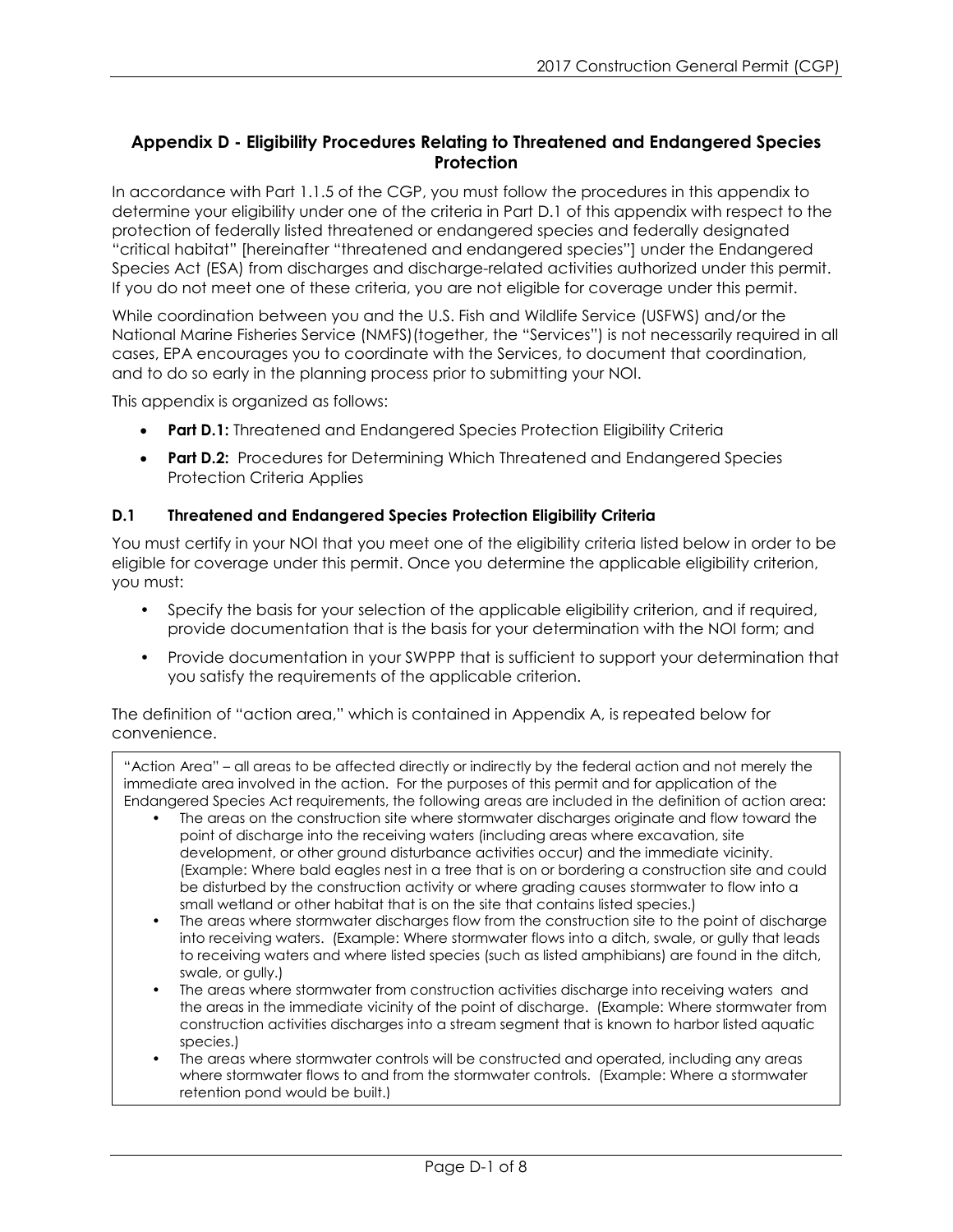Criterion A. No ESA-listed species and/or designated critical habitat present in action area. Using the process outlined in Appendix D of this permit, you certify that ESA-listed species and designated critical habitat(s) under the jurisdiction of the USFWS or NMFS are not likely to occur in your site's "action area" as defined in Appendix A of this permit.

> **Basis statement content:** A basis statement supporting the selection of this criterion should identify the USFWS and NMFS information sources used. Attaching aerial image(s) of the site to this NOI is helpful to EPA, USFWS, and NMFS in confirming eligibility under this criterion. Please Note: NMFS' jurisdiction includes ESA-listed marine and estuarine species that spawn in inland rivers.

**Criterion B.** Eligibility requirements met by another operator under the 2017 CGP. The construction site's discharges and discharge-related activities were already addressed in another operator's valid certification of eligibility for your "action area" under eligibility Criterion A, C, D, E, or F of the 2017 CGP and you have confirmed that no additional ESA-listed species and/or designated critical habitat under the jurisdiction of USFWS and/or NMFS not considered in the that certification may be present or located in the "action area." To certify your eligibility under this criterion, there must be no lapse of NPDES permit coverage in the other CGP operator's certification. By certifying eligibility under this criterion, you agree to comply with any conditions upon which the other CGP operator's certification was based. You must include in your NOI the NPDES ID from the other 2017CGP operator's notification of authorization under this permit. If your certification is based on another 2017 CGP operator's certification under criterion C, you must provide EPA with the relevant supporting information required of existing dischargers in criterion C in your NOI form.

> **Basis statement content:** A basis statement supporting the selection of this criterion should identify the eligibility criterion of the other CGP NOI, the authorization date, and confirmation that the authorization is effective.

**Criterion C.** Discharges not likely to adversely affect ESA-listed species and/or designated critical habitat. ESA-listed species and/or designated critical habitat(s) under the jurisdiction of the USFWS and/or NMFS are likely to occur in or near your site's "action area," and you certify to EPA that your site's discharges and discharge-related activities are not likely to adversely affect ESA-listed threatened or endangered species and/or designated critical habitat. This certification may include consideration of any stormwater controls and/or management practices you will adopt to ensure that your discharges and discharge-related activities are not likely to adversely affect ESA-listed species and/or designated critical habitat. To certify your eligibility under this criterion, indicate 1) the ESA-listed species and/or designated habitat located in your "action area" using the process outlined in Appendix D of this permit; 2) the distance between the site and the listed species and/or designated critical habitat in the action area (in miles); and 3) a rationale describing specifically how adverse effects to ESA-listed species will be avoided from the discharges and discharge-related activities. You must also include a copy of your site map from your SWPPP showing the upland and in-water extent of your "action area" with this NOI.

> **Basis statement content:** A basis statement supporting the selection of this criterion should identify the information resources and expertise (e.g., state or federal biologists) used to arrive at this conclusion. Any supporting documentation should explicitly state that both ESA-listed species and designated critical habitat under the jurisdiction of the USFWS and/or NMFS were considered in the evaluation.

**Criterion D.** Coordination with USFWS and/or NMFS has successfully concluded. Coordination between you and the USFWS and/or NMFS has concluded. The coordination must have addressed the effects of your site's discharges and discharge-related activities on ESA-listed species and/or designated critical habitat under the jurisdiction of USFWS and/or NMFS, and resulted in a written concurrence from USFWS and/or NMFS that your site's discharges and discharge-related activities are not likely to adversely affect listed species and/or critical habitat. You must include copies of the correspondence with the participating agencies in your SWPPP and this NOI.

> **Basis statement content:** A basis statement supporting the selection of this criterion should identify whether USFWS or NMFS or both agencies participated in coordination, the field office/regional office(s) providing that coordination, and the date that coordination concluded.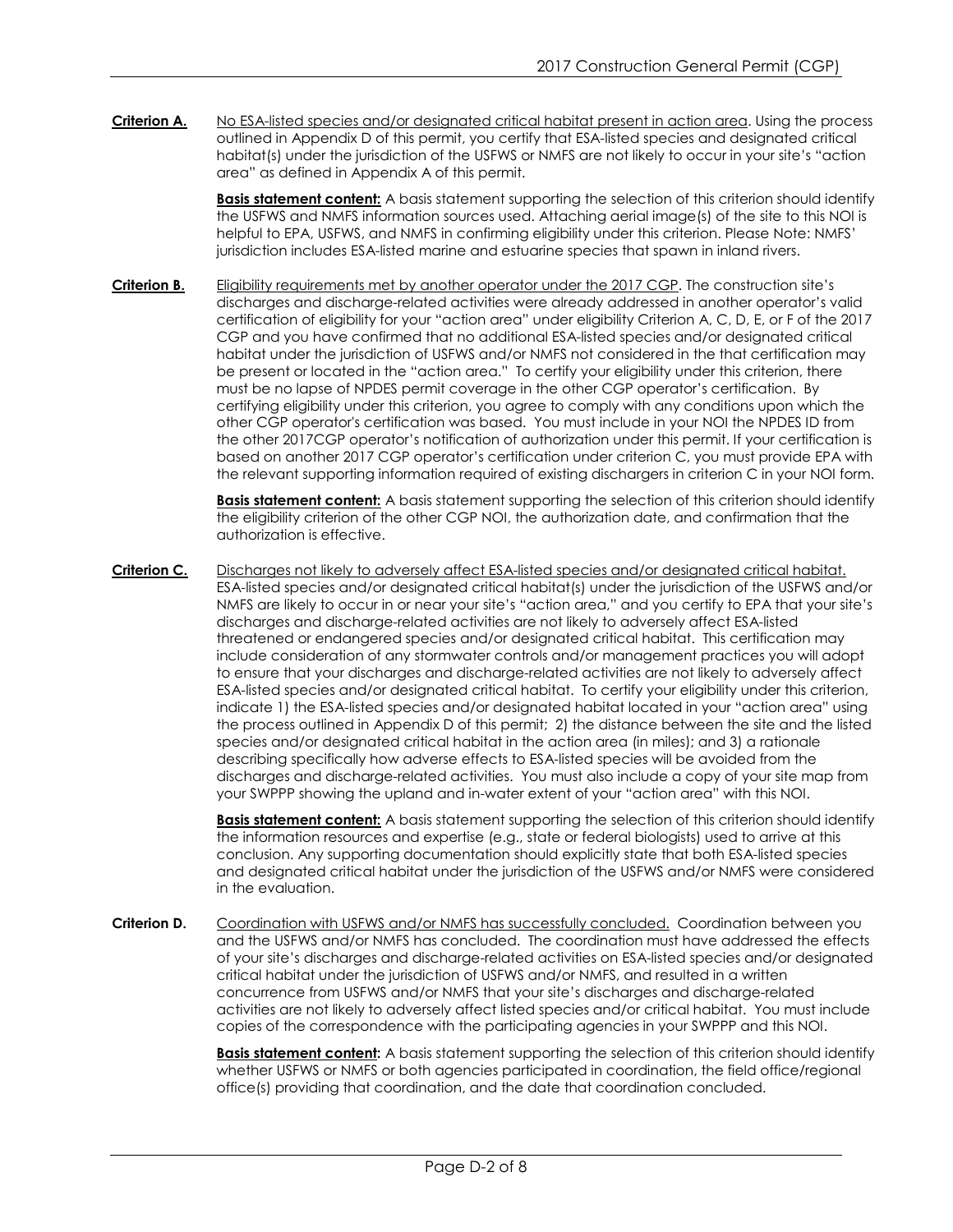- Criterion E. ESA Section 7 consultation has successfully concluded. Consultation between a Federal Agency and the USFWS and/or NMFS under section 7 of the ESA has concluded. The consultation must have addressed the effects of the construction site's discharges and discharge-related activities on ESA-listed species and/or designated critical habitat under the jurisdiction of USFWS and/or NMFS. To certify eligibility under this criterion, Indicate the result of the consultation:
	- I. biological opinion from USFWS and/or NMFS that concludes that the action in question (taking into account the effects of your site's discharges and discharge-related activities) is not likely to jeopardize the continued existence of listed species, nor the destruction or adverse modification of critical habitat; or
	- II. written concurrence from USFWS and/or NMFS with a finding that the site's discharges and discharge-related activities are not likely to adversely affect ESA-listed species and/or designated critical habitat.

You must include copies of the correspondence between yourself and the USFWS and/or NMFS in your SWPPP and this NOI.

**Basis statement content:** A basis statement supporting the selection of this criterion should identify the federal action agencie(s) involved, the field office/regional office(s) providing that consultation, any tracking numbers of identifiers associated with that consultation (e.g., IPaC number, PCTS number), and the date the consultation was completed.

Criterion F. **Issuance of section 10 permit.** Potential take is authorized through the issuance of a permit under section 10 of the ESA by the USFWS and/or NMFS, and this authorization addresses the effects of the site's discharges and discharge-related activities on ESA-listed species and designated critical habitat. You must include copies of the correspondence between yourself and the participating agencies in your SWPPP and your NOI.

> **Basis statement content:** A basis statement supporting the selection of this criterion should identify whether USFWS or NMFS or both agencies provided a section 10 permit, the field office/regional office(s) providing permit(s), any tracking numbers of identifiers associated with that consultation (e.g., IPaC number, PCTS number), and the date the permit was granted.

You must comply with any applicable terms, conditions, or other requirements developed in the process of meeting the eligibility criteria in this section to remain eligible for coverage under this permit. Documentation of these requirements must be kept as part of your SWPPP (see Part 7.2.9.a).

NMFS will, within 14 days of submission of the NOI, advise EPA whether it believes the planned discharges meet the eligibility criteria of not likely to adversely affect NMFS Listed Resources of Concern, whether the eligibility criterion could be met with additional conditions; or whether the eligibility criterion is not met. With respects to ESA issues, EPA recognizes NMFS expertise and will carefully consider NMFS' determination in identifying eligibility for authorization, either with or without additional conditions. In the event NMFS has placed a hold on your NOI, EPA will notify you as to whether your discharges are authorized or whether an individual permit will be required. If you do not hear from EPA within 14 days, you may assume that your discharge is authorized without further conditions.

## **D.2 Procedures for Determining Which Threatened and Endangered Species Protection Criterion Applies**

You must follow the procedures in this Part to determine the criterion listed above under which your site is eligible for permit coverage.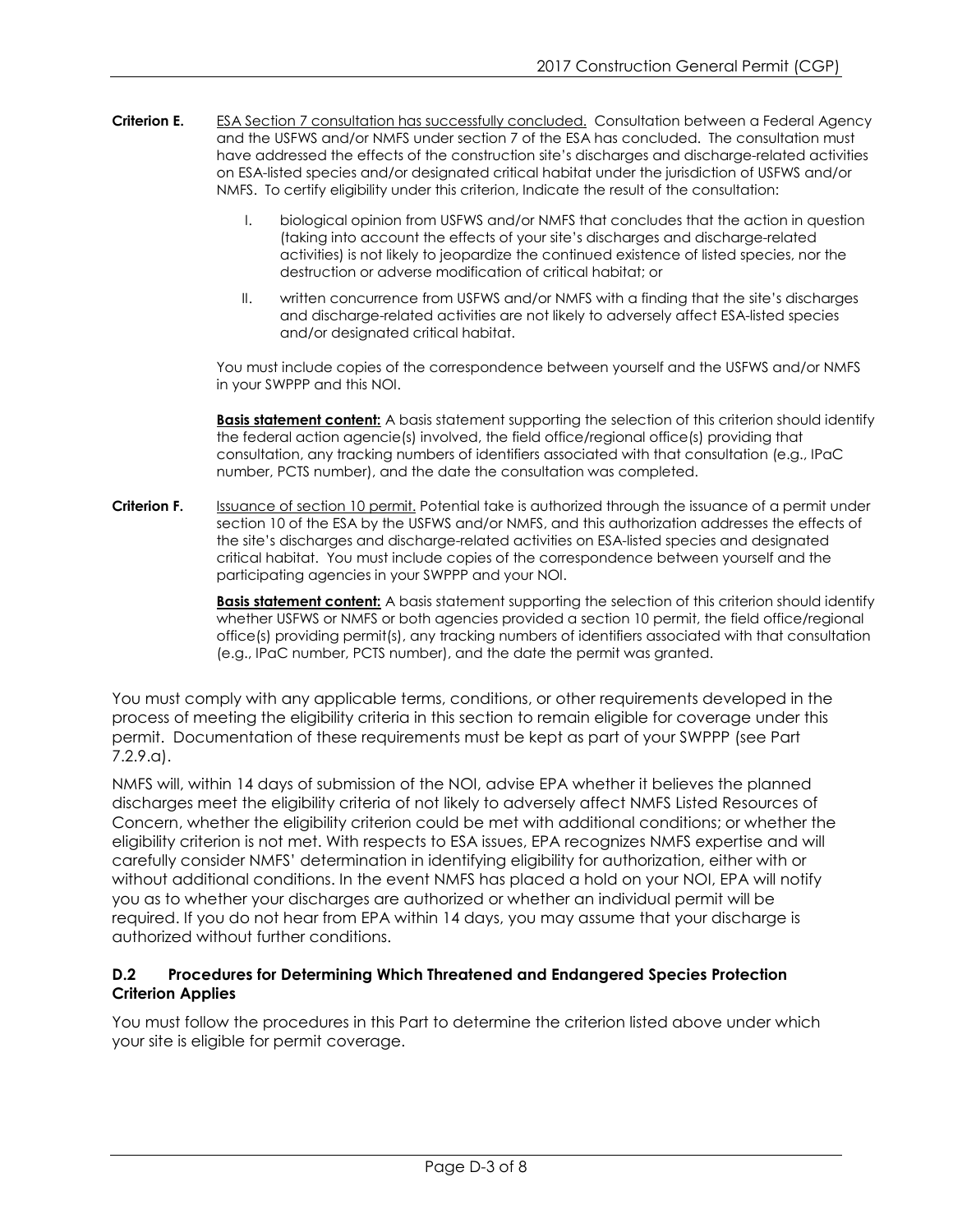- **D.2.1 Step 1 -** Determine if Your Discharges and Discharge-Related Activities Were Already Addressed in Another Operator's Valid Certification that Included Your Action Area.
	- **If your discharges and discharge-related activities were already addressed in another operator's valid certification that included your action area** (e.g., a general contractor or developer may have completed and filed an NOI for the entire action area with the necessary ESA certifications (Criterion A, C, D, E, or F)), *you may select eligibility Criterion B on your NOI form*.

By certifying eligibility under Criterion B, you must comply with any terms and conditions imposed under the eligibility requirements of the criterion for which the other operator has established eligibility (either Criterion A, C, D, E, or F) to ensure that your discharges and discharge-related activities are protective of listed species and/or critical habitat.

*Note: If you are unable to meet these eligibility requirements, then you may either establish eligibility under one of the other criterion, or you may consider applying to EPA for an individual permit.* 

Under Criterion B, you must provide documentation in your SWPPP of any of these terms and conditions, as well as the other operator's basis for establishing eligibility. You must also provide a description of the basis for your selection of Criterion B on your NOI form, including the eligibility criterion (A, C, D, E, or F) that was certified to by the other operator, and must provide the NPDES ID from the other operator's notification of authorization under this permit.

If your certification is based on another operator's certification under criterion C, you must provide the documentation required in the NOI for criterion C, namely: 1) what federally listed species and/or designated habitat are located in your "action area"; and 2) the distance between your site and the listed species or designated critical habitat (in miles).

- **If discharges and discharge-related activities from your site were not addressed in another operator's valid certification that included your action area,** you must follow the applicable procedures in Steps 2 through 5 below.
- **D.2.2 Step 2 -** Determine if Listed Threatened or Endangered Species or their Designated Critical Habitat(s) are Likely to Occur in your Site's Action Area

You must determine, to the best of your knowledge, whether species listed as either threatened or endangered, or their critical habitat(s) (see definitions of these terms in Appendix A), are located in your site's action area. To make this determination, you should first determine if listed species and/or critical habitat are expected to exist in your county or township. The U.S. Fish and Wildlife Service and National Marine Fisheries Service maintain lists of federally listed endangered or threatened species on their internet sites.

• For National Marine Fisheries Service species and critical habitat information, use the following webpages, which provide up-to-date information on listed species [\(http://www.nmfs.noaa.gov/pr/species/esa/\)](http://www.nmfs.noaa.gov/pr/species/esa/) and critical habitat [\(http://www.nmfs.noaa.gov/pr/species/criticalhabitat.htm\)](http://www.nmfs.noaa.gov/pr/species/criticalhabitat.htm). To determine the field office that corresponds to your site, go to<http://www.nmfs.noaa.gov/> (under the left tab for "Regions").

For National Marine Fisheries Service species in the Greater Atlantic Region, go to <https://www.greateratlantic.fisheries.noaa.gov/protected/index.html>.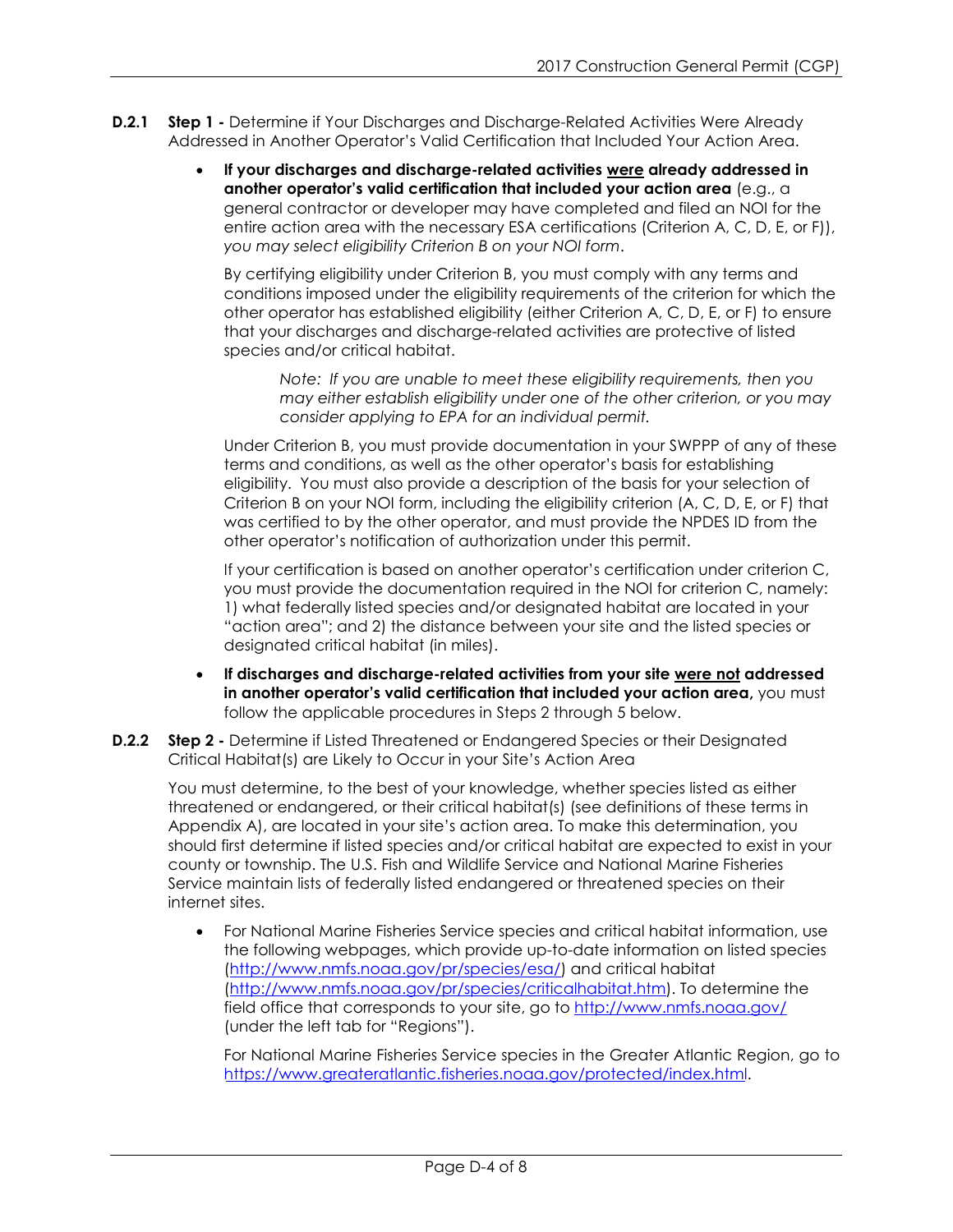- For Fish and Wildlife Service species information, use the on-line mapping tool IPaC (the Information, Planning, and Consultation System) located at [http://ecos.fws.gov/ipac/,](http://ecos.fws.gov/ipac/) and follow these steps:
	- o Select Get Started
	- o Select Enter Project Location
	- o Use an address, city name or other location to zoom into your project area
	- o Use the zoom feature to see the entire extent of your action area on the screen
	- o Use one of the mapping features (e.g., Polygon or line feature) to draw your action
- When you are done, press *Continue.*
- Select Request an Official Species List
- Complete the fields on the Official Species List Request page, and include "(CGP)" at the end of the project description. - For Classification, select "Water Quality Modification".
- Select the appropriate requesting agency/organization type (for most dischargers, this should be "Other").
- Submit the request to acquire an Official Species List, which should show both listed species as well as any designated critical habitat that are present in the action area in the previous step.
- Note: If a link to an Official Species List is not available on the page, follow the *web link of the office(s) indicated, or contact the office directly by mail or phone if a web link is not shown.*
- *If listed species and/or critical habitat may exist in your action area, you must do one or more of the following*:
	- o Conduct visual inspections. This method may be particularly suitable for construction sites that are smaller in size or located in non-natural settings such as highly urbanized areas or industrial parks where there is little or no natural habitat, or for construction activities that discharge directly into municipal stormwater collection systems.
	- o Conduct a formal biological survey. In some cases, particularly for larger construction sites with extensive stormwater discharges, biological surveys may be an appropriate way to assess whether species are located in the action area and whether there are likely to be adverse effects to such species. Biological surveys are frequently performed by environmental consulting firms.
	- o If required, conduct an environmental assessment under the National Environmental Policy Act (NEPA). Some construction activities might require review under NEPA for specific reasons, such as federal funding or other federal involvement in the project. Note: Coverage under the CGP does not trigger such a review for individual projects/sites. EPA has complied with NEPA in the issuance of the CGP.

**and**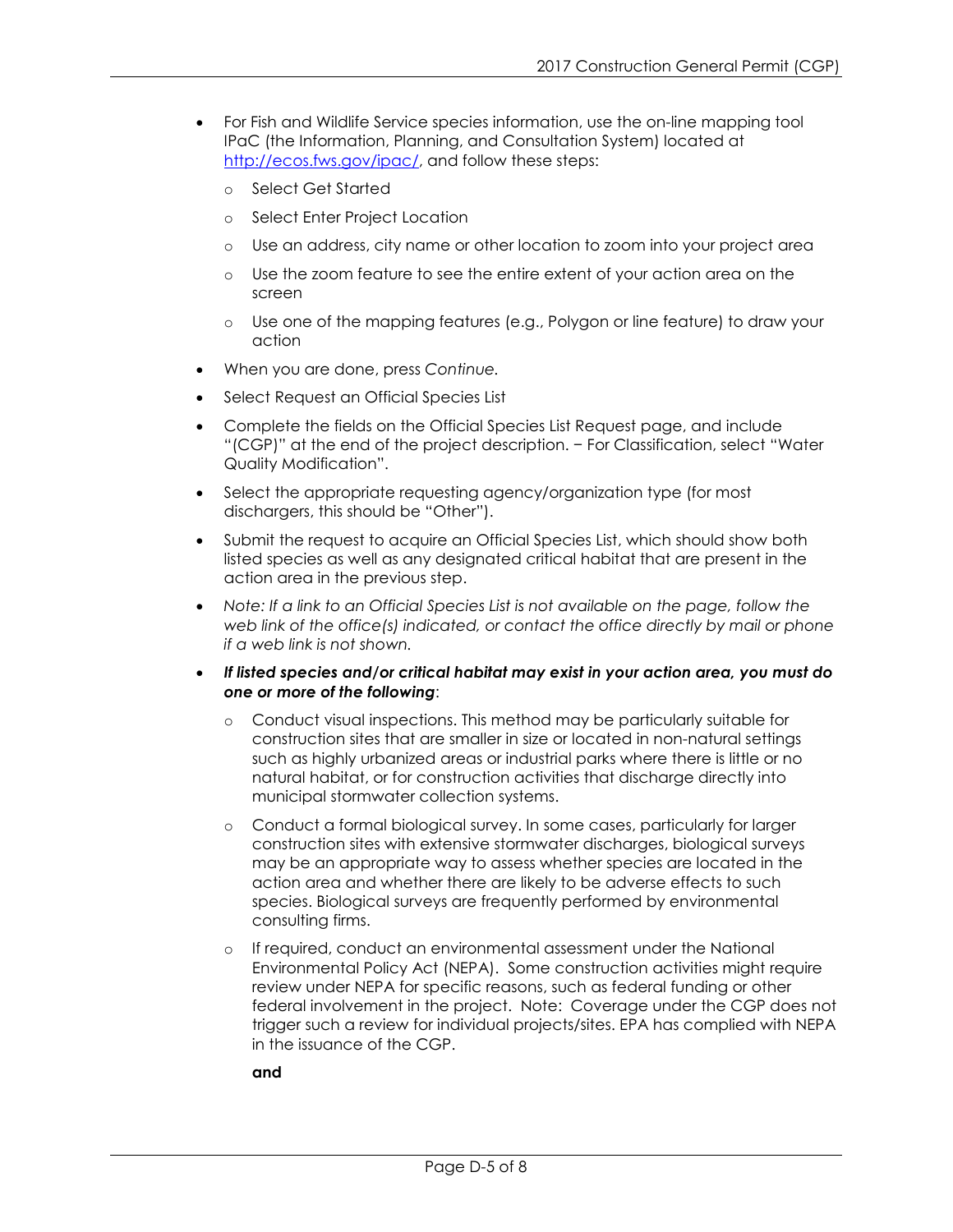- $\circ$  Follow the instructions in Steps  $3 5$  below, as applicable. Note that many but not all measures imposed to protect listed species under these steps will also protect critical habitat. Thus, meeting the eligibility requirements of this CGP may require measures to protect critical habitat that are separate from those to protect listed species.
- *If there are no listed species and no critical habitat areas in your action area, you may check eligibility criterion A on your NOI form*. You must also provide a description of the basis for the criterion selected on your NOI form and provide documentation supporting the criterion selected in your SWPPP.
- **D.2.3 Step 3** Determine if the Construction Activity's Discharges or Discharge-Related Activities Are Likely to Adversely Affect Listed Threatened or Endangered Species or Designated Critical Habitat

If in Step 2 you determine that listed species and/or critical habitat could exist in your action area, you must next assess whether your discharges or discharge-related activities are likely to adversely affect listed threatened or endangered species or designated critical habitat.

Potential adverse effects from discharges and discharge-related activities include:

- *Hydrological*. Stormwater discharges may cause siltation, sedimentation, or induce other changes in receiving waters such as temperature, salinity, or pH. These effects will vary with the amount of stormwater discharged and the volume and condition of the receiving water. Where a stormwater discharge constitutes a minute portion of the total volume of the receiving water, adverse hydrological effects are less likely. Construction activity itself may also alter drainage patterns on a site where construction occurs that can impact listed species or critical habitat.
- *Habitat*. Excavation, site development, grading, and other surface disturbance activities from construction activities, including the installation or placement of stormwater controls, may adversely affect listed species or their habitat. Stormwater may drain or inundate listed species habitat.
- *Toxicity*. In some cases, pollutants in stormwater may have toxic effects on listed species.

The scope of effects to consider will vary with each site. If you are having difficulty determining whether your project is likely to adversely affect listed species or critical habitat, or one of the Services has already raised concerns to you, you should contact the appropriate Services office for assistance.

- *If adverse effects to listed threatened or endangered species or their critical habitat are not likely*, *then you may select eligibility criterion C on the NOI form*. You must provide the following specific information on your NOI form: 1) the federally listed species and/or designated habitat are located in your "action area"; and 2) the distance between your site and the listed species or designated critical habitat (in miles). You must also provide a copy of your site map with your NOI.
- *If adverse effects to listed threatened or endangered species or their critical habitat are likely***,** you must follow Step 4 below.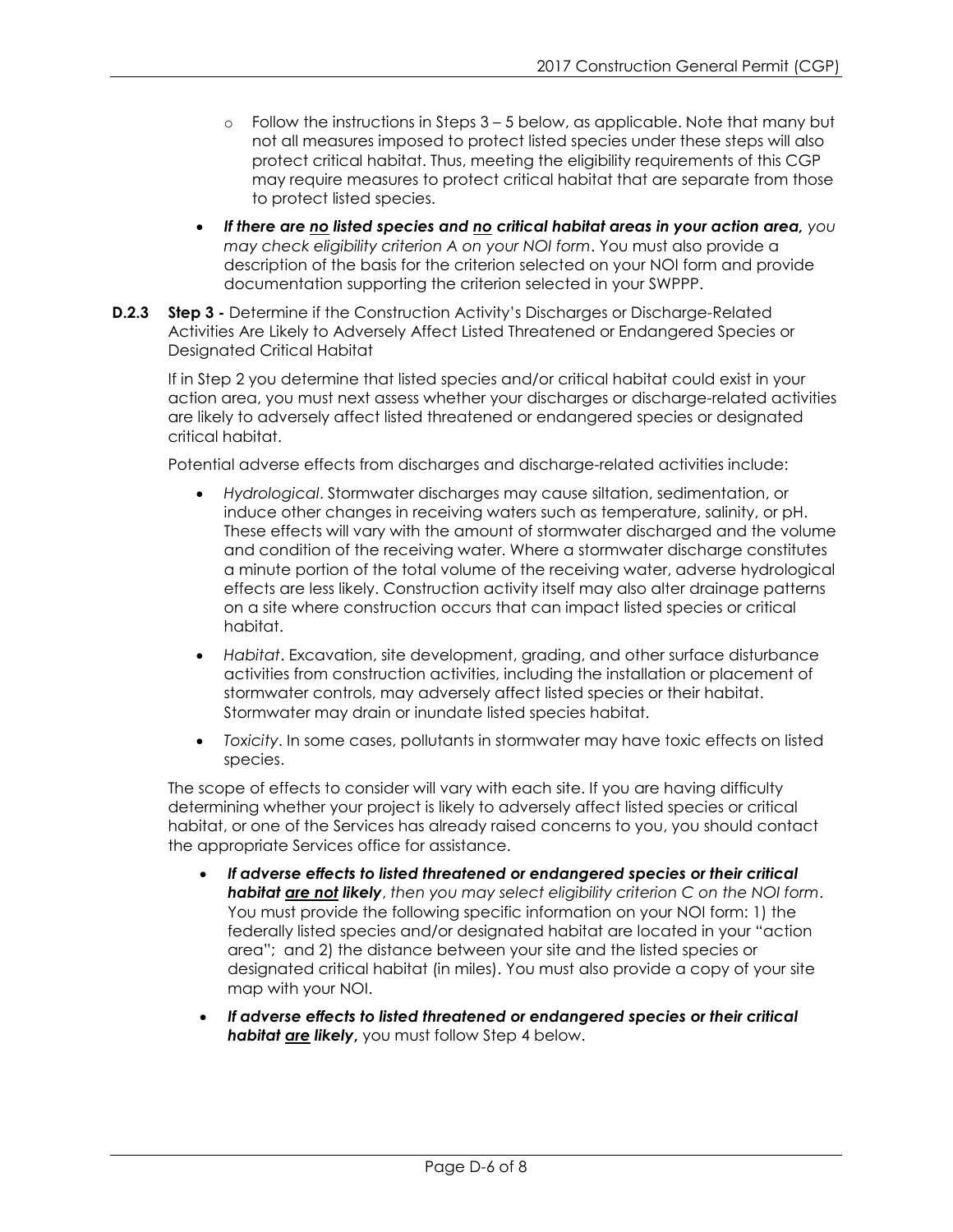**D.2.4 Step 4 -** Determine if Measures Can Be Implemented to Avoid Adverse Effects

If you make a preliminary determination in Step 3 that adverse effects from your construction activity's discharges or discharge-related activities are likely to occur, you can still receive coverage under eligibility criterion C of the CGP if appropriate measures are undertaken to avoid or eliminate the likelihood of adverse effects prior to applying for CGP coverage.

These measures may involve relatively simple changes to construction activities such as re-routing a stormwater discharge to bypass an area where species are located, relocating stormwater controls, or by modifying the "footprint" of the construction activity. If you are unable to ascertain which measures to implement to avoid the likelihood of adverse effects, you must coordinate or enter into consultation with the Fish and Wildlife Service and/or National Marine Fisheries Service, in which case you would not be eligible for coverage under eligibility criterion C, but may instead be eligible for coverage under eligibility criterion D, E, or F (described in more detail in Step 5).

- **If you are able to install and implement appropriate measures to avoid the likelihood of adverse effects,** *then you may check eligibility criterion C on the NOI form.* The measures you adopt to avoid or eliminate adverse effects must be implemented for the duration of the construction project and your coverage under the CGP. You must also provide a description of the basis for the criterion selected, and the following specific information on your NOI form: 1) the federally listed species and/or designated habitat are located in your "action area"; and 2) the distance between your site and the listed species or designated critical habitat (in miles).
- **If you cannot ascertain which measures to implement to avoid the likelihood of adverse effects,** you must follow the procedures in Step 5**.**
- **D.2.5 Step 5** Determine if the Eligibility Requirements of Criterion D, E, or F Can Be Met

If in Step 4 you cannot ascertain which measures to implement to avoid the likelihood of adverse effects, you must contact the Fish and Wildlife Service and/or the National Marine Fisheries Service. You may still be eligible for CGP coverage if likely adverse effects can be addressed through meeting criterion D, E, or F.

• **Criterion D:** Coordination between you and the Services has concluded. The coordination must have addressed the effects of your site's discharges and discharge-related activities on federally-listed threatened or endangered species and federally-designated critical habitat, and resulted in a written concurrence from the relevant Service(s) that your site's discharges and discharge-related activities are not likely to adversely affect listed species or critical habitat.

If you have met the requirements of criterion D, *you may select eligibility criterion D on the NOI form.* You must provide a description of the basis for the criterion selected on your NOI form and must include copies of the correspondence between you and the applicable Service in your SWPPP.

• **Criterion E:** Consultation between a Federal Agency and the U.S. Fish and Wildlife Service and/or the National Marine Fisheries Service under section 7 of the ESA has concluded. The consultation must have addressed the effects of the construction site's discharges and discharge-related activities on federally-listed threatened or endangered species and federally-designated critical habitat. The result of this consultation must be either (1) a biological opinion that concludes that the action in question (taking into account the effects of your site's discharges and discharge-related activities) is not likely to jeopardize the